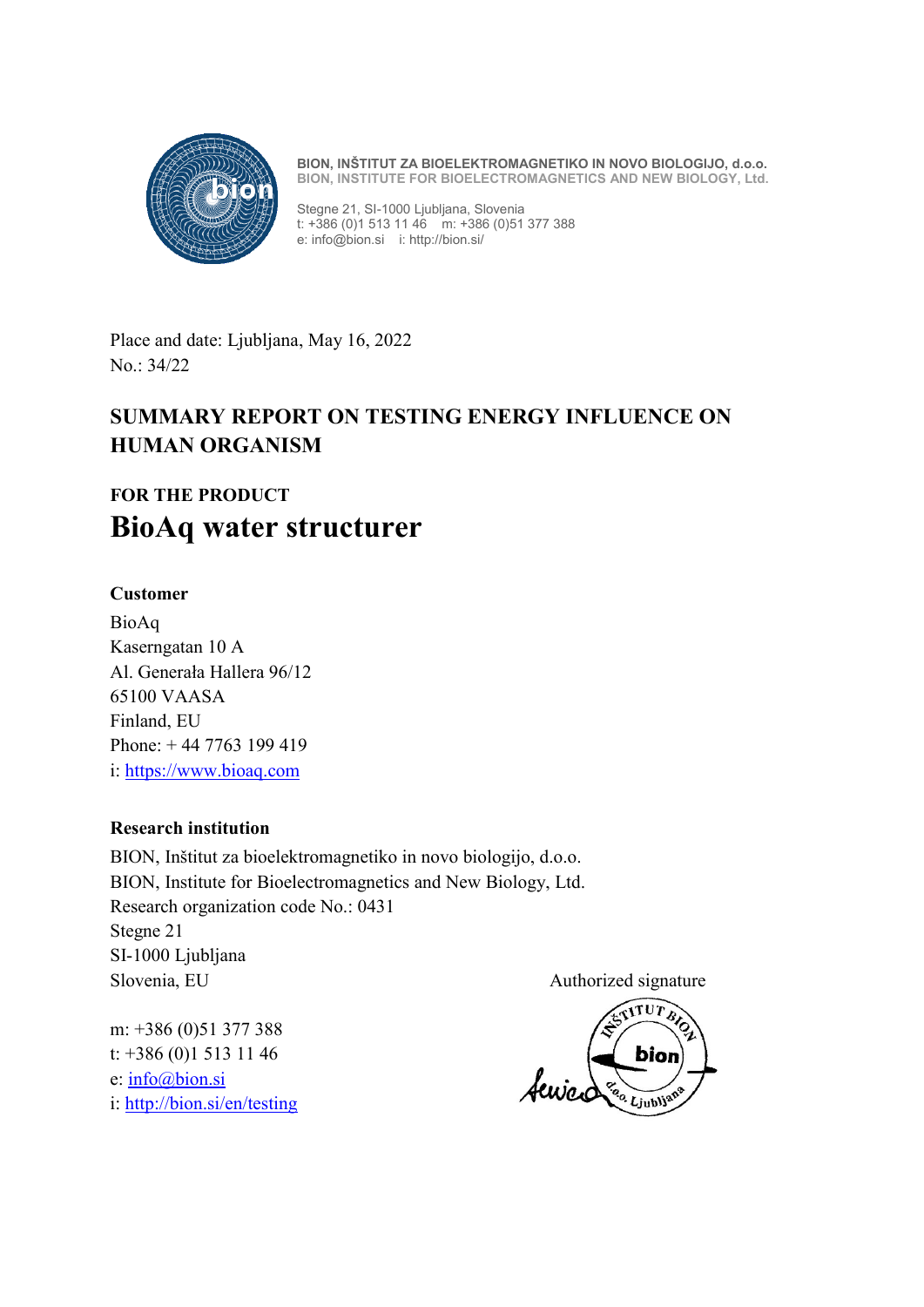# **GENERAL INFORMATION ABOUT TESTING**

**Date of test measurements:**  $\text{Maj } 3 - 16$ , 2021.

**Place:** BION Institute, Stegne 21, Ljubljana, Slovenia, EU.

**Type of testing**: Testing energy influence on the human organism.

**Method:** Measurement of various physiological parameters based on heart rate, muscle tension, electrical skin conductance, respiration rate and finger temperature. A Biosignalsplux device was used to measure the aforementioned parameters.

**Number of volunteer test subjects:** 15 test subjects per testing situation.

#### **Testing situations:** 2.

**Purpose of testing:** To validate the assumed objective subtle field influence of the product BioAq water structurer (Figure 1) on the human organism.



**Figure 1:** BioAq water structurer used in testing.

### **PROTOCOL AND ANALYSIS**

We validated an alleged energy influence of the water processed by the product BioAq water structurer by scientific testing based on principles of clinical research. This means that the testing was:

- *prospective* (general criteria for the efficiency of the product's influence was determined in advance);
- with *placebo effect ruled out* (test subjects didn't know whether they were exposed to the processed water or not);
- *double-blind* (even the test assistant didn't know whether it was about the exposed situation or the control one);
- *randomized* (the order of the situations was determined randomly).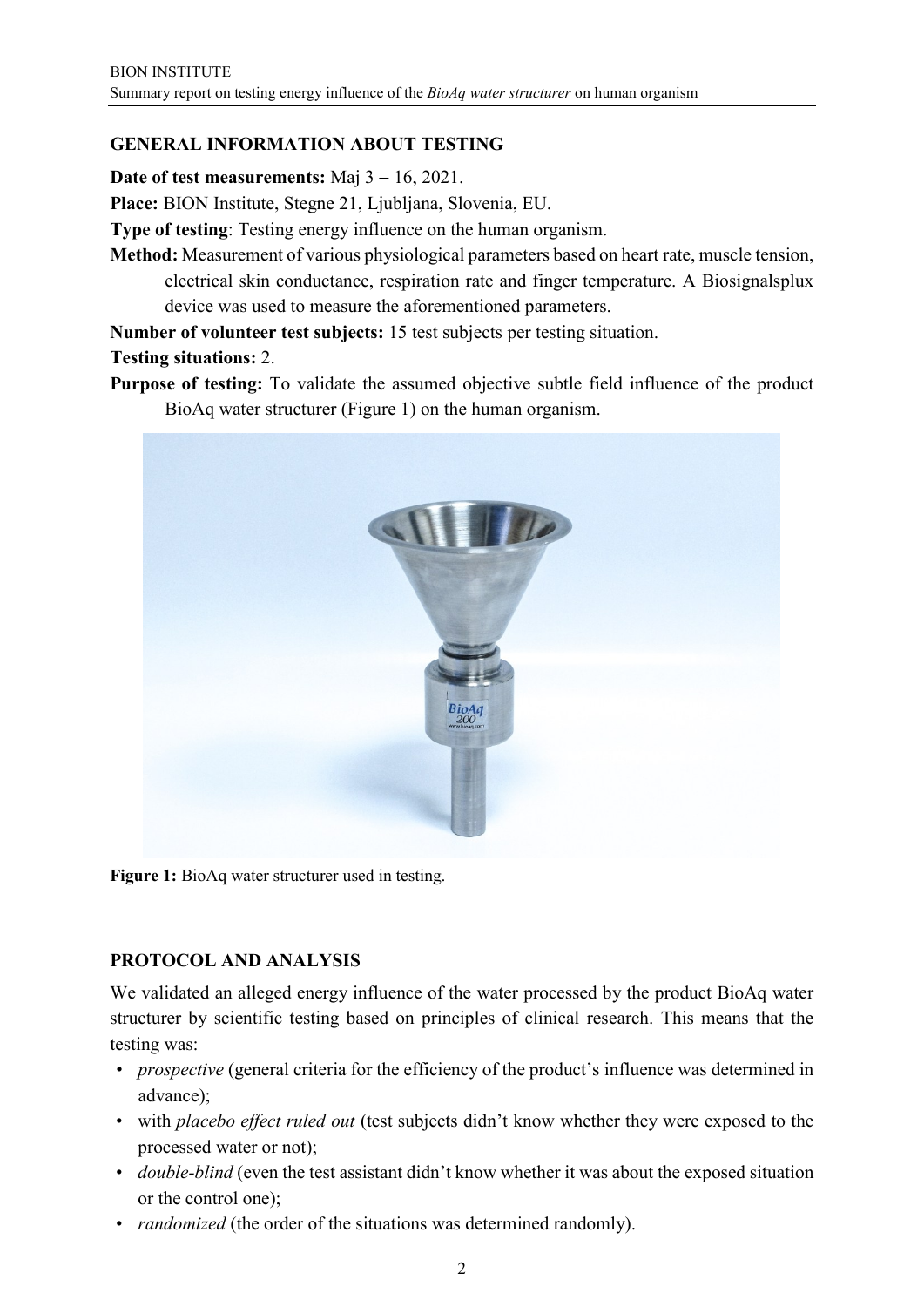We performed the testing via two different test situations:

- **BioAq situation** (*exposed situation*): test subjects consume BioAq water structurer processed tap water before the measurements.
- **Control situation** (*sham exposure*): test subjects consume the same uprocessed tap water.

We measured the physiological response of test subjects to the drinking water twice on two different days at the same time of day (hour) in a randomly assigned order; once in the BioAq situation and the other time in the control one.

In both situations and all measurements, the volunteer drank the same amount of water (1.5 dl) from apparently identical glasses, at the same water temperature, taste, look, and odor, so they couldn't tell one from the other. To ensure the condition of double-blind testing, a third person who was not involved in the testing prepared the water specimens by processing water via the product and encrypting them.

After installing the measuring electrodes to monitor physiological parameters, the measurement assistant offered the test subject 1.5 dl of water. He gave instructions to drink water slowly, carefully, and in sips for 1 to 1.5 minutes (see Figure 2).

Fifteen minutes later, the data recording with an eight-channel Biosignalsplux device of physiological parameters started and lasted 30 minutes. During measurements, test subjects sat on a comfortable wooden chair and were left alone in the testing room.



**Figure 2:** Test subject drinking water 15 minutes before the start of measurements.